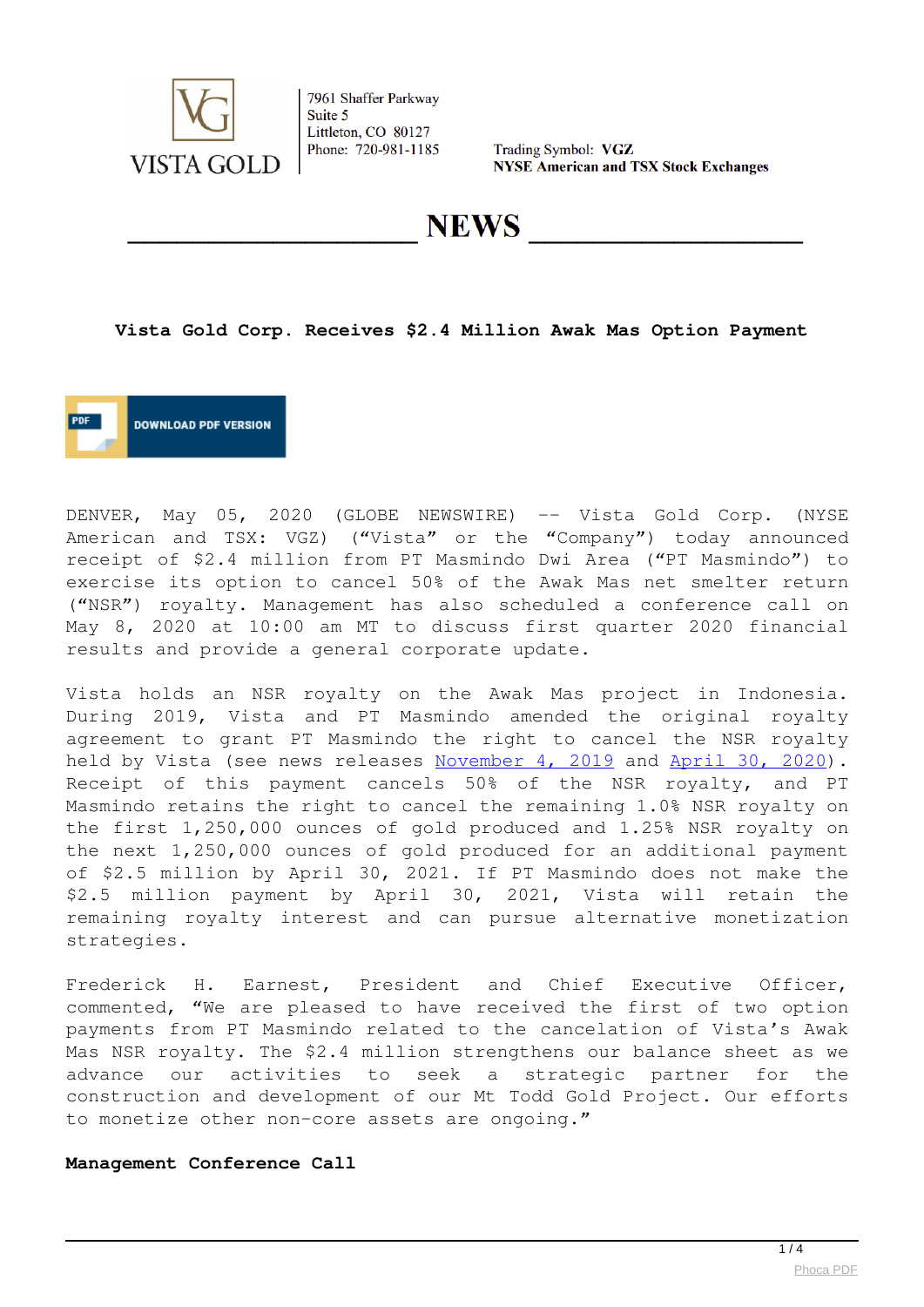

7961 Shaffer Parkway Suite 5 Littleton, CO 80127 Phone: 720-981-1185

Trading Symbol: VGZ **NYSE American and TSX Stock Exchanges** 

## **NEWS**

### **Vista Gold Corp. Receives \$2.4 Million Awak Mas Option Payment**

A conference call with management to review our financial results for the first quarter ended March 31, 2020 and to discuss corporate and project activities is scheduled for May 8, 2020 at 10:00 am MDT.

Participant Toll Free: 888-378-4413 Participant International: 647-792-1280 Conference ID: 7842578

This call will be archived and available at [www.vistagold.com](https://www.globenewswire.com/Tracker?data=-OGxdQWIFybLYr-0W98q7-_HdtYphsezH7-NIR2Gd0L5lASiyF33UwhChJAE6Nww_W3JNRn0gJ0bMT9zBBaHJA==) after May 8, 2020. Audio replay will be available for 21 days by calling toll-free in North America: 888-203-1112.

If you are unable to access the audio or phone-in on the day of the conference call, please email your questions to ir@vistagold.com.

All dollar amounts in this press release are in U.S. dollars.

#### **About Vista Gold Corp.**

The Company is a gold project developer. The Company's principal asset is its flagship Mt Todd gold project in Northern Territory, Australia. Mt Todd is the largest undeveloped gold project in Australia and as presently designed, is expected to be Australia's  $5<sup>th</sup>$  largest gold producer on an annual basis.

For further information, please contact Pamela Solly, Vice President of Investor Relations, at (720) 981-1185.

#### **Forward Looking Statements**

This press release contains forward-looking statements within the meaning of the U.S. Securities Act of 1933, as amended, and U.S. Securities Exchange Act of 1934, as amended, and forward-looking information within the meaning of Canadian securities laws. All statements, other than statements of historical facts, included in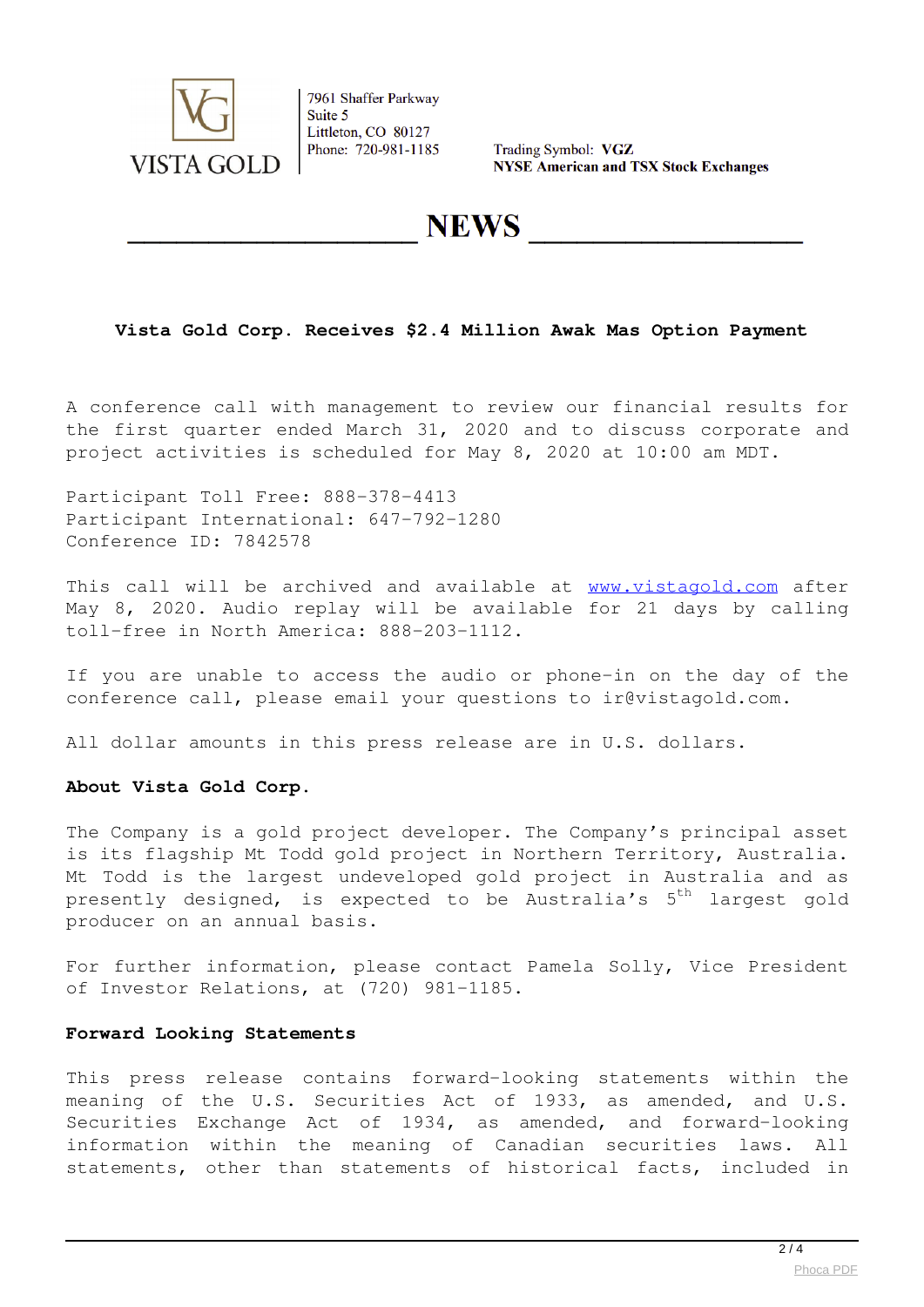

7961 Shaffer Parkway Suite 5 Littleton, CO 80127 Phone: 720-981-1185

Trading Symbol: VGZ **NYSE American and TSX Stock Exchanges** 

**NEWS** 

### **Vista Gold Corp. Receives \$2.4 Million Awak Mas Option Payment**

this press release that address activities, events or developments that we expect or anticipate will or may occur in the future, including the receipt of other future option payments for the Awak Mas project and our ongoing efforts to monetize non-core assets are forward-looking statements and forward-looking information. The material factors and assumptions used to develop the forward-looking statements and forward-looking information contained in this press release include the following: there are no changes to laws or regulations impacting mine development or mining activities, our assumptions with respect to the current economic conditions, the price of gold and current market conditions. When used in this press release, the words "expect," "intend," "believe," "may," "will," "if," "anticipate," and similar expressions are intended to identify forwardlooking statements and forward-looking information. These statements involve known and unknown risks, uncertainties and other factors which may cause the actual results, performance or achievements of the Company to be materially different from any future results, performance or achievements expressed or implied by such statements. Such factors include, among others, risks relating to political and economic instability; changes to laws or regulations impacting mine development or mining activities, uncertainty regarding current economic conditions, the price of gold and current market conditions; as well as those factors discussed under the headings "Note Regarding Forward-Looking Statements" and "Risk Factors" in the Company's latest Annual Report on Form 10-K as filed on February 26, 2020 and other documents filed with the U.S. Securities and Exchange Commission and Canadian securities regulatory authorities. Although we have attempted to identify important factors that could cause actual results to differ materially from those described in forward-looking statements and forward-looking information, there may be other factors that cause results not to be as anticipated, estimated or intended. Except as required by law, we assume no obligation to publicly update any forward-looking statements or forward-looking information; whether as a result of new information, future events or otherwise.